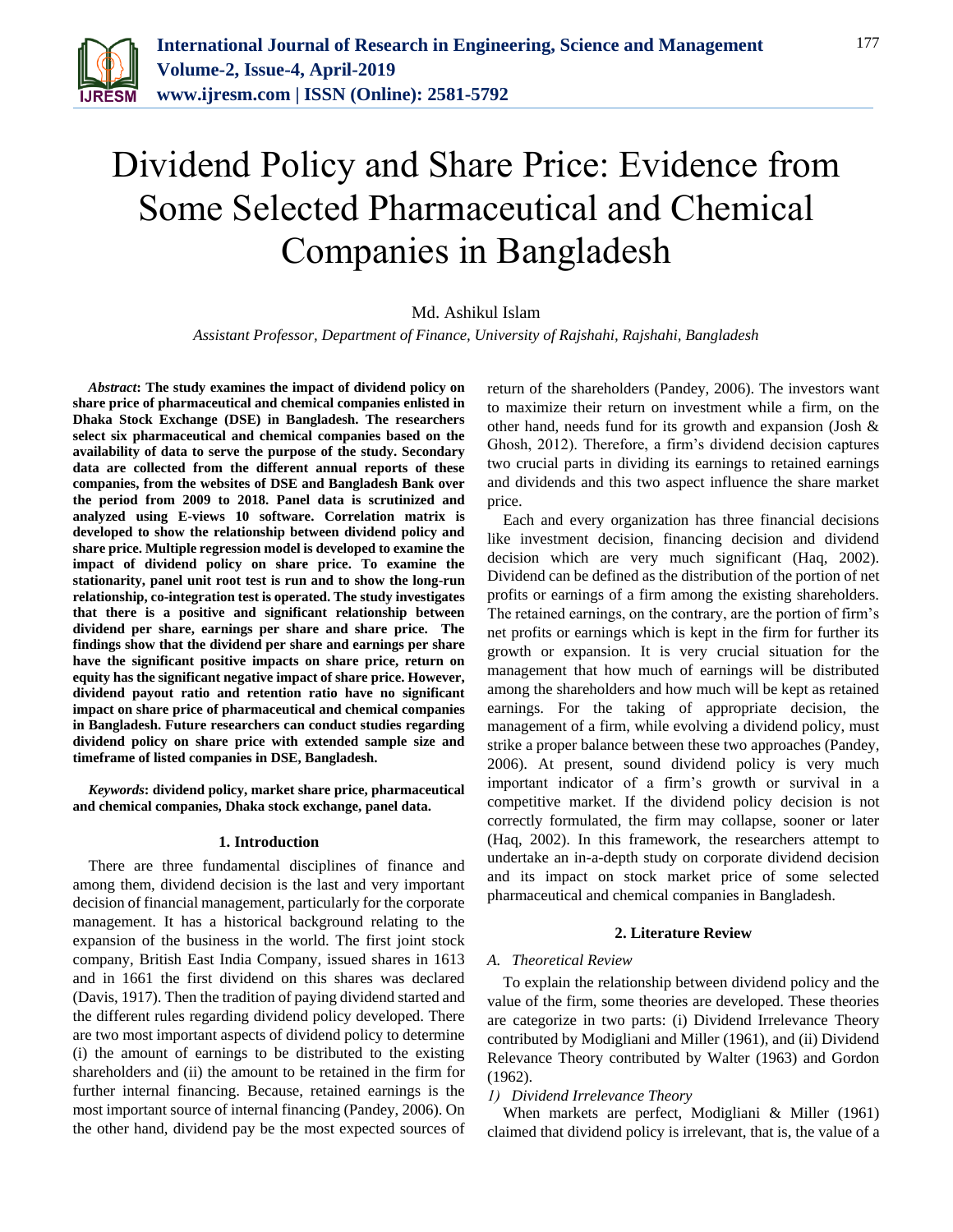

firm will not be responded by the dividend policy. This model is based on some assumptions like perfect capital market, absence of taxes, risk etc. Some researchers and scholars also criticize this theory (Amidu & Abor, 2006; Allen & Michaely, 2002).

# *2) Dividend Relevance Theory*

Scholar James E. Walter (1963) argues that the choice of the dividend policies always affects the value of a firm. The fundamental idea of this theory is that proper dividend policy will maximize wealth of shareholders. This theory is also consider some assumptions such as retained earnings are the only source of financing in the firm, there is no external finance involved; The cost of capital and the rate of return on investment are constant; the risks of the business remains same and the firm's life is endless.

Another scholar Myron Gordon (1962) develops a very popular theory explicitly relating to the market value of a firm to dividend policy. The basic knowledge of this model is that the proper dividend policy will positively influence the value of a firm. This model is based on some assumptions like all equity firm, internal financing, constant return and cost of capital, perpetual earnings, absence of taxes etc. In Bangladesh even in the world, there is no such company which can fulfill these assumptions.

# *B. Empirical Review*

Several studies are established theoretical models to analyze the relationships and the impact of dividend policy on share price. Some researchers find positive relationships, someone find negative relationships and someone find no relationships between dividend policy and share price. Chelimo and Kiprop (2017) attempt to determine the effect of dividend policy on share price performance of insurance companies listed at the Nairobi Securities Exchange (NSE), Kenya. This study establishes that dividend payout, dividend yield, earnings per share and inflation are jointly significant in predicting the value of share price. Mokaya et al (2013) examine the effects of dividend policy on the market share price. The study finds a strong positive correlation between dividend payout, dividend growth rate, regularity of dividend and market price of shares. Many more researchers also explore the positive relationship between dividend policy and share prices (Sharma, 2011; Zaman, 2011; Azhagaiah and Priya, 2008). However, some researchers attempt to analyze the relationship between dividend policy and share price. They find negative relationships between dividend policy and stock prices (Sadiq et al, 2013; Ramadan, 2013). Zaman (2011) also reveals that the correlation between dividend policy of commercial banks and their respective return becomes negative with time changes.

Azhagaiah and Priya (2008) attempt to examine the impact of dividend policy shareholders' wealth in Organic & Inorganic Chemical companies in India. They explore that the wealth of the shareholders is strongly influenced by dividend on equity. They also make public that relationship between dividend policy and shareholders' wealth is positive for Organic Chemical companies while there is negative relationship between dividend policy and wealth of the shareholders for Inorganic Chemical companies.

Numerous researchers endeavor to find the effects of dividend policy and share price volatility. Ramadan (2013) examines the impact of the dividend policy on the share price volatility for the Jordanian industrial firms. The study discloses the significant negative effect of the two components of the dividend policy: dividend yield and dividend payout, on the share price volatility. Rashid and Rahman (2008) identify that there is an evidence of positive, but insignificant relationship between stock price volatility and dividend yield. Sadiq et al (2013) in their study also explore that there is no relationship between share price volatility and earnings volatility of firms in Pakistan.

Uwuigbe et al (2012) investigate the relationship between financial performance and dividend payout among the listed companies in Nigeria. They find that there is a significant positive association of the dividend payout with the performance of the company. They also discover a significant impact of dividend payout on ownership structure and firm's size. Sharma (2011) also completes his study considering liberal dividend policy, regular dividend payments and market price of shares and explore the impact of these explanatory variables on market price of shares in positive direction. Rashid and Rahman (2008) also provide an implication from their study that the share price reaction to the earnings announcement of developing countries is not similar to that of other developed countries.

From the above literature review, it is clear that the studies provide mixed and contradictory results. Some studies explore the positive relationships, some explore negative relationships and some investigate no relationship between dividend policy and share price. The different studies also analyze the impact of dividend policy on share prices in variation directions. In this situation, the researchers try to design the present study to examine the impact of dividend policy on share market price of some selected pharmaceutical and chemical companies in Bangladesh.

# **3. Statement of the Problem**

After review the literatures, it is found that very few researchers conduct the studies regarding the relationship between share price and dividend policy-dividends and retained earnings. The retained earnings should be maintained for further source of internal financing and the dividend should be distributed to shareholders in order to maximize their return as they have invested their funds in the expectation of being made financially better off. Therefore, the researchers conduct the present study to analyze how the dividend per share, the earnings per share, the dividend payout ratio and the retention ratio affect the share market price, particularly in the pharmaceutical and chemical companies enlisted in DSE in Bangladesh.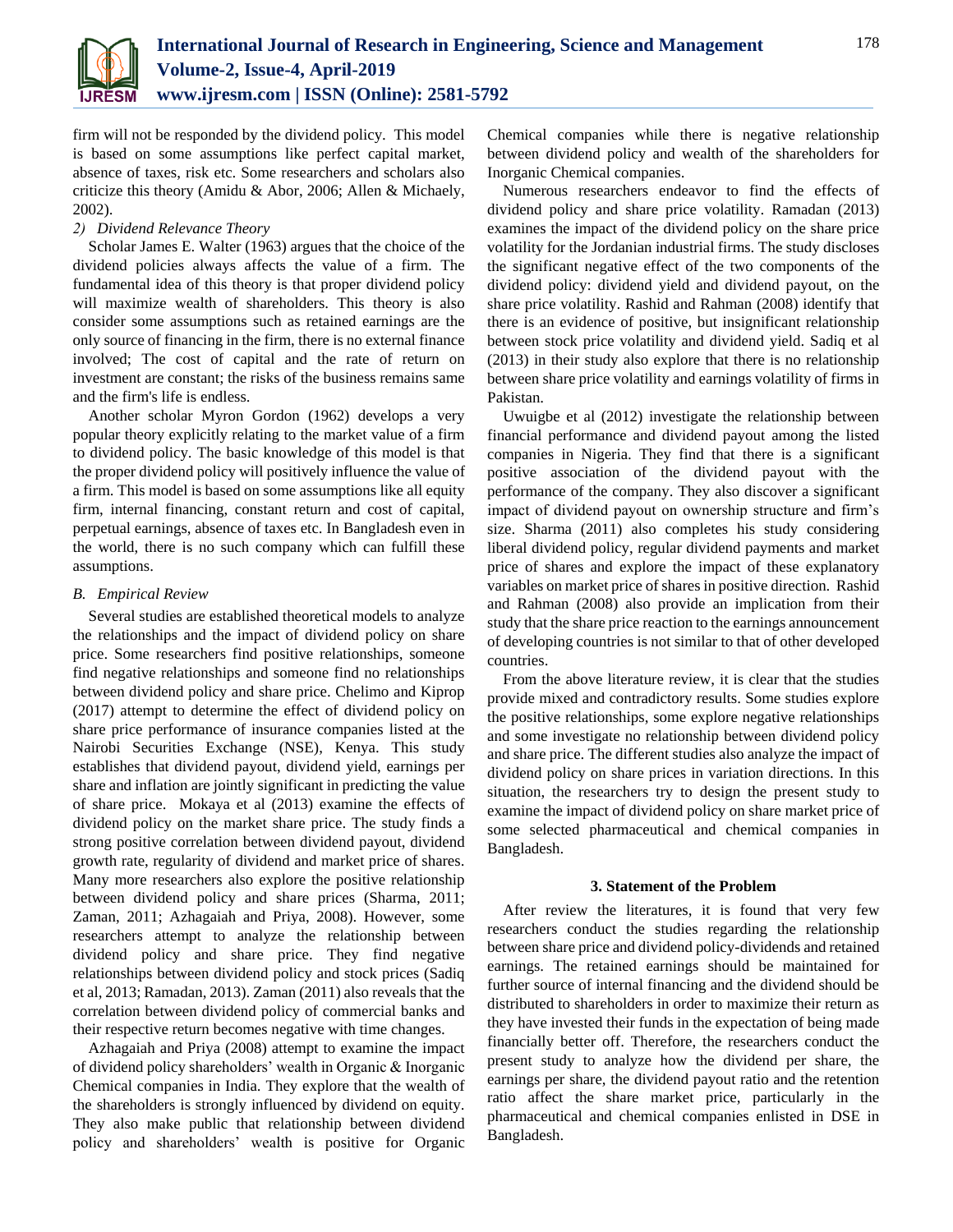

## **4. Objective of the Study**

The study is designed to show the consequence of dividend policy on the stock prices of pharmaceutical and chemical companies listed in DSE, Bangladesh. The other specific objectives are:

- To show the relationship between dividend per share and share price.
- To confirm the relationship between earnings per share and share price.
- To analyze the relationship between dividend payout ratio and share price.
- To explore the impact of dividend policy on share price.

# **5. Hypotheses of the Study**

The researchers consider the following hypotheses based on the objectives of the study:

- HO1: There is no significant relationship between dividend per share and share price;
- HO2: There is no significant relationship between earnings per share and share price;
- HO3: There is no significant relationship between dividend payout ratio and share price;
- HO4: There is no significant impact of dividend per share on share price;
- HO5: There is no significant impact of earnings per share on share price and
- HO6: There is no significant impact of dividend payout ratio on share price.

## **6. Methodology of the Study**

## *A. Population and Sample*

The target population of this study is the pharmaceutical and chemical companies listed in DSE in Bangladesh. The researchers design the paper containing a sample of 6 (six) pharmaceutical and chemical companies among the population of 31 companies listed in DSE in Bangladesh, among which one company is the chemical company two companies are multinational pharmaceutical companies. These companies are selected for the study because of their data availability.

# *B. Data and Sources of Data*

The timeframe of using the data is ten years from 2009 to 2018. The study is mainly based on secondary data which are collected from the different published annual reports of the selected companies and from the websites of DSE and Bangladesh bank.

## *C. Theoretical Framework*

To fulfill the objectives of the study, the researchers use closing market price per share (MPS) of the selected companies as dependent variable, and dividend per share (DPS) earnings per share (EPS), dividend payout ratio (DPR) and retention ratio (RR) as explanatory variables. The study also considers

return on equity (ROE) as controlled variable, and inflation rate (IFR) as intervening variables to support the multiple regression. The variables mention the figure 1 are explained below:

#### *Earnings per Share (EPS)*

Earnings per share is found by dividing earnings available for common shareholders by the number of outstanding common share of a company. It is an indicator of shareholders' wealth maximization. In this study, it is an explanatory variable in this study.

# *Dividend per Share (DPS)*

Dividend per share is the portion of earnings per share which is distributed to the shareholders of an existing company. It is the most important part of dividend policy and it is used as the important explanatory variable in the regression model.

# *Dividend Payout Ratio (DPR)*

Dividend payout ratio reflects the nature of dividend policy followed by the company. It indicates the extent of the earnings after taxes and preference dividend paid out as the dividend to the equity shareholders of a company. It is calculated as, DPR=DPS/EPS. In this study, it is considered as the most important explanatory variable.

*Retention Ratio (RR)*

It is the opposite of dividend payout ratio. It is calculated as, RR=(EPS-DPS)/EPS. It is also important factor of share price changes. Therefore, this ratio is considered as important explanatory variable of the study.

## *Return on Equity (ROE)*

Return on equity is the most important variable of measuring performance of a company. It is computed by net profit after taxes by the shareholders' equity capital of a company. It is expected that return on equity is positively related with stock market prices. It is another control variable of this study.

#### *Inflation Rate (IFR)*

Inflation is a macroeconomic variable and it decreases purchasing power of a consumer. Therefore, it is negative associated with market price of a share. It is also considered as controlled variable of the study.

## *D. Statistical Tools and Econometric Models*

# *Statistical Tools*

After collecting the necessary data, they have been appropriately arranged, classified, and tabulated as the requirements of the study. Necessary calculations regarding the regression are performed by using E-views 10 software. Different types of tests like stationary test, causality test, cointegration test regarding this study are done through this *software.*

#### *Regression Model for Panel Data*

Panel regression model that envisages for closing market price per share (MPS) as dependent variable, and dividend per share (DPS), earnings per share (EPS), dividend payout ratio (DPR) and retention ratio as explanatory variables, return on equity (ROE) as controlled variable and Inflation rate (IFR) as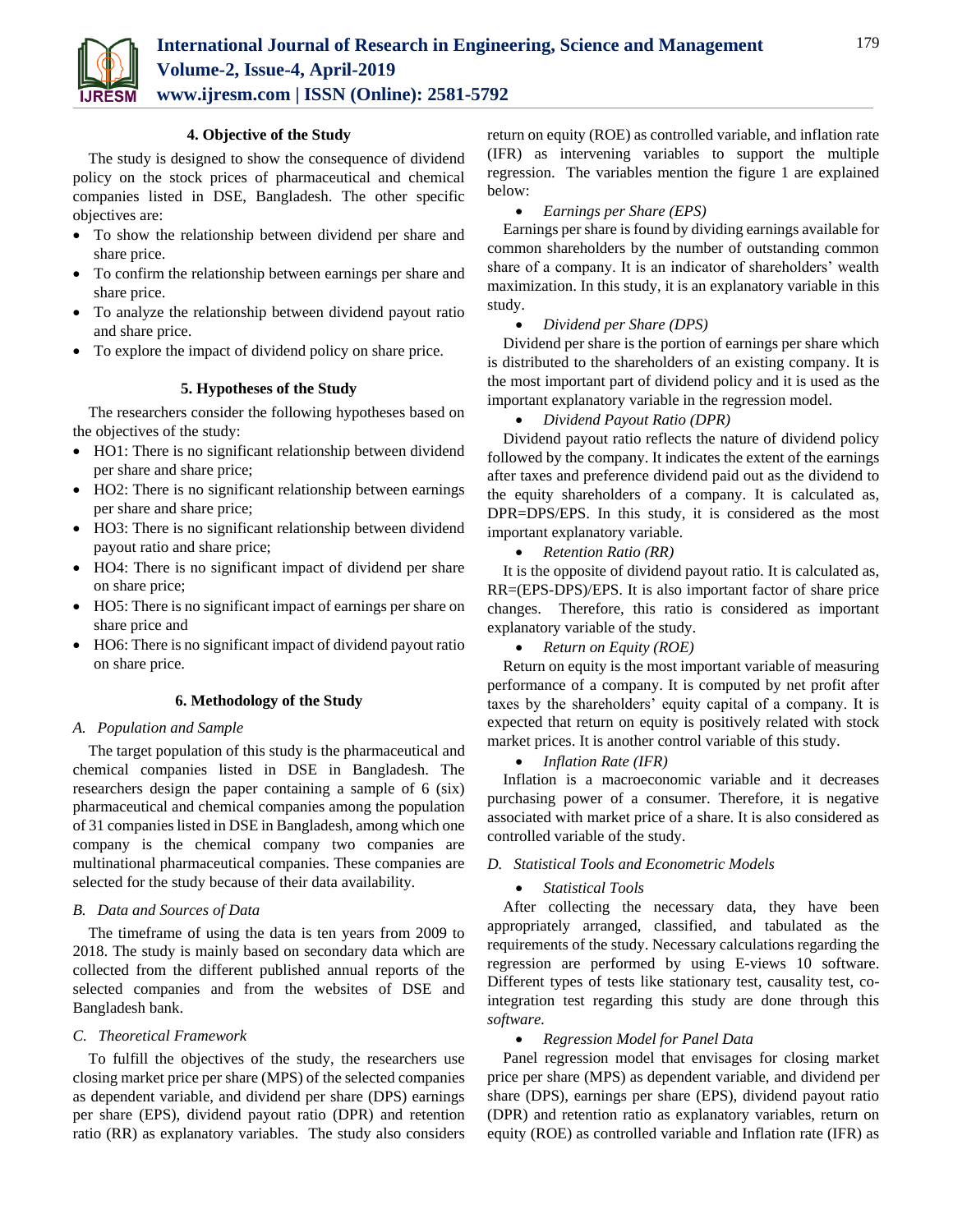

intervening variable. The relevant regression model designed for the study is:

$$
MPS_{it} = \alpha_0 + \beta_{1t} DPS_{it} + \beta_{2t} DPR_{it} + \beta_{3t} EPS_{it} + \beta_{4t} RR_{it}
$$
  
+  $\beta_{5t} ROE_{it} + \beta_{6t} IFR_t + \varepsilon_{it}$ ........(1)

Where,  $MPS_{it}$  is Market price of the share i at time t;  $DPS_{it}$ is the dividend per share of share i at time t;  $DPR_{it}$  is the dividend payout ratio of the share i at time t;  $RR_{it}$  is the retention ratio of share i at time t;  $EPS<sub>it</sub>$  is the earning per share of share i at time t;  $ROE_{it}$  is the return on equity of share i at time t and  $IFR_t$  is the inflation rate in Bangladesh at time t.

Here, i=shares of company,  $\beta_i(1, 2, \dots, 6)$  is coefficient of explanatory variables and  $\varepsilon_{it}$  is error-term.

#### **7. Empirical Results and Discussion**

#### *A. Correlation*

From table 1, the study investigates that the marker share price per share (MPS) has a positive correlation with DPS, DPR, RR, EPS and ROE, and a negative correlation with IFR. Dividend per share (DPS) has a positive significant relation with market price per share (MPS), it means that if DPS increases by 100%, then MPS will increases by 74.23%. The result is statistically significant at 1% level of confidence. The relationship between MPS and EPS is also significantly positive at 1% significant level.

However, the relationships between MPS and DPR, RR and ROE are positive but they are not statistically significant. Therefore, it concludes that the market price of share can be increased by taking appropriate dividend decision.

Table 1

| Correlations                             |            |            |            |      |            |            |              |
|------------------------------------------|------------|------------|------------|------|------------|------------|--------------|
|                                          | <b>MPS</b> | <b>DPS</b> | <b>DPR</b> | RR   | <b>EPS</b> | <b>ROE</b> | <b>IFR</b>   |
| <b>MPS</b>                               |            |            |            |      |            |            |              |
| <b>DPS</b>                               | $0.74*$    |            |            |      |            |            |              |
| <b>DPR</b>                               | 0.03       | 0.07       |            |      |            |            |              |
| <b>RR</b>                                | 0.05       | $-0.27$    | $-0.09$    |      |            |            |              |
| <b>EPS</b>                               | $0.96*$    | $0.67*$    | 0.01       | 0.13 |            |            |              |
| <b>ROE</b>                               | 0.21       | 0.14       | 0.16       | 0.20 | 0.39       |            |              |
| <b>IFR</b>                               | $-0.04$    | $-0.12$    | 0.02       | 0.18 | 0.00       | 0.06       | $\mathbf{1}$ |
| * indicates the 1% level of significance |            |            |            |      |            |            |              |

## *B. Descriptive Statistics*

The table 2 shows mean, maximum, minimum, standard deviation and Jarque-bera test and its p value of the dependent and independent variables of the study. The descriptive statistic

states that the mean values of variables MPS, EPS, DPS, DPR, RR, ROE and IFR are 713.11, 32.71, 13.61, 144.17, 53.77, 15.81 and 7.03, respectively. The MPS contains the highest maximum value and IFR has the lowest maximum value. On the contrary, the highest minimum value is found for MPS and the lowest minimum value goes to RR. The standard deviations for all variables except ROE and IFR are large which indicate that data of all variables except ROE and IFR are widely spread. The results of jarque-bera test explain that the values are normally distributed because its p-values are within the 5% significant level.

## *C. Panel Unit Root Tests*

To observe the stationarity of selected data, two types of panel unit root tests are used. One is common unit root process in which Levin, Lin and Chu panel unit root test is used and other is individual unit root process in which the ADF-Fisher Chi-square test is used.

| Table 3                   |                         |                  |           |  |  |
|---------------------------|-------------------------|------------------|-----------|--|--|
| Unit Root Test (at level) |                         |                  |           |  |  |
| Variable                  | <b>Tests</b>            | <b>Statistic</b> | $P-value$ |  |  |
| <b>EPS</b>                | Levin, Lin & Chu t      | $-1.97640$       | 0.0241    |  |  |
|                           | ADF - Fisher Chi-square | 23.5282          | 0.0236    |  |  |
| <b>DPS</b>                | Levin, Lin & Chu t      | $-2.16450$       | 0.0152    |  |  |
|                           | ADF - Fisher Chi-square | 12.3416          | 0.4186    |  |  |
| <b>DPR</b>                | Levin, Lin & Chu t      | $-121.605$       | 0.0000    |  |  |
|                           | ADF - Fisher Chi-square | 31.4516          | 0.0005    |  |  |
| <b>RR</b>                 | Levin, Lin & Chu t      | $-3.54609$       | 0.0002    |  |  |
|                           | ADF - Fisher Chi-square | 23.5002          | 0.0238    |  |  |
| <b>ROE</b>                | Levin, Lin & Chu t      | $-6.04845$       | 0.0000    |  |  |
|                           | ADF - Fisher Chi-square | 36.1661          | 0.0003    |  |  |
| <b>IFR</b>                | Levin, Lin & Chu t      | $-10.7418$       | 0.0000    |  |  |
|                           | ADF - Fisher Chi-square | 17.6036          | 0.1283    |  |  |

\*\* Probabilities for Fisher tests are computed using an asymptotic Chi-square distribution. All other tests assume asymptotic normality.

The results presented in table 3 explore that all variables are non-stationary according to Levin, Lin and Chu at level form 1% level of confidence. Under ADF-Fisher Chi-square it explores that all variables except divined per share (DPS) and inflation rate (IFR) are non-stationary at level form at 1% significant level. Therefore, it can be concluded that the independent variables used in this study have no spurious problems.

#### *D. Co-integration Tests*

The co-integration of data can be checked out. It shows the long-run relationship among the independent variables. Pedroni Residual Co-integration and Kao residual co-integration tests are applied in this study. The results of Pedroni Residual Co-

| Table 2               |  |  |  |  |
|-----------------------|--|--|--|--|
| Descriptive Statistic |  |  |  |  |

| Descriptive Statistic |     |        |          |          |          |             |          |
|-----------------------|-----|--------|----------|----------|----------|-------------|----------|
| Variable              | Obs | Mean   | Max      | Min      | Std. dev | Jarque-bera | P-value  |
| MPS                   | 56  | 713.11 | 12942.75 | 47.20    | 1728.31  | 4793.78     | 0.000000 |
| <b>EPS</b>            | 56  | 32.71  | 471.06   | $-52.75$ | 75.22    | 1429.40     | 0.000000 |
| <b>DPS</b>            | 56  | 13.61  | 85.00    | 0.00     | 19.64    | 102.93      | 0.000000 |
| DPR                   | 56  | 144.17 | 5740.00  | 0.00     | 755.15   | 6884.16     | 0.000000 |
| <b>RR</b>             | 56  | 53.77  | 100.00   | $-74.13$ | 33.50    | 34.00       | 0.000000 |
| <b>ROE</b>            | 56  | 15.81  | 35.69    | $-50.67$ | 12.41    | 430.66      | 0.000000 |
| <b>IFR</b>            | 56  | 7.03   | 10.62000 | 5.37     | . 56     | 12.76       | 0.001691 |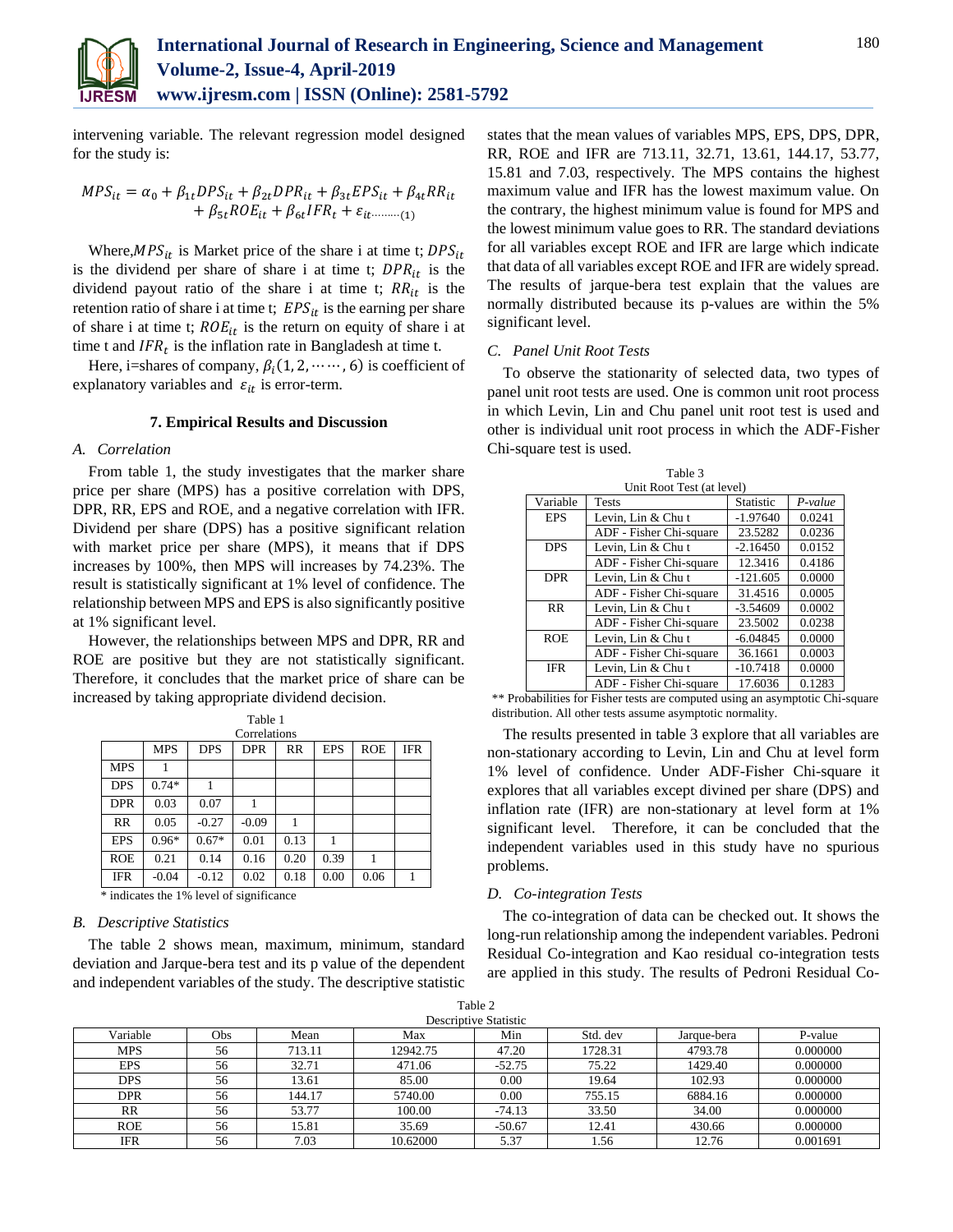

integration and Kao residual co-integration tests are shown in the table 4 and 5.

The table 4 explains that panel PP and panel ADF within dimension, and group PP and group ADF between dimensions have significant results at 5% level of confidence. However, Pane v within dimension and group rho between dimensions have no significant results. Therefore, it can be concluded that there are long-run relationship among the variables as the maximum variables show significant results.

| Table 4<br>Pedroni Residual Cointegration Test                          |                  |           |                              |           |  |
|-------------------------------------------------------------------------|------------------|-----------|------------------------------|-----------|--|
| Alternative hypothesis: Common AR coefficients. (Within-Dimension)      |                  |           |                              |           |  |
|                                                                         | <b>Statistic</b> | $P-value$ | Weighted<br><b>Statistic</b> | $P-value$ |  |
| Panel v-Statistic                                                       | $-0.914771$      | 0.8198    | $-0.914771$                  | 0.8198    |  |
| Panel rho-Statistic                                                     | 0.953267         | 0.8298    | 0.953267                     | 0.8298    |  |
| Panel PP-Statistic                                                      | $-4.136644$      | $0.0000*$ | $-4.136644$                  | $0.0000*$ |  |
| Panel ADF-Statistic                                                     | $-1.632676$      | $0.0513*$ | $-1.632676$                  | $0.0513*$ |  |
| Alternative hypothesis: Individual AR coefficients. (Between-Dimension) |                  |           |                              |           |  |
|                                                                         | Statistic        |           | P-value                      |           |  |
| Group rho-Statistic                                                     | 1.430847         |           | 0.9238                       |           |  |
| Group PP-Statistic                                                      | -4.691690        |           | $0.0000*$                    |           |  |
| Group ADF-Statistic                                                     | $-1.679994$      |           |                              | $0.0465*$ |  |

\* indicates the 1% level of significance.

According to the results of Kao residual co-integration test in the table 5, it is investigated that ADF and Residual lag 1 value is strongly significant at 1% level of significance. Therefore, it concludes that the independent variables have long-run relationship between them.

| Table 5                          |             |        |  |  |
|----------------------------------|-------------|--------|--|--|
| Kao Residual Co-Integration Test |             |        |  |  |
| t-Statistic<br>$P-value$         |             |        |  |  |
| ADF                              | $-3.313093$ | 0.0005 |  |  |
| $RESID(-1)$                      | $-5.108935$ | 0.0000 |  |  |
| Residual variance                | 8.951418    |        |  |  |
| HAC variance                     | 10.82935    |        |  |  |

# *E. Regression Analysis*

After getting the satisfactory results of unit root test, the researchers proceed to run dynamic regression model. To assess the impact of dividend policy on the market share of the pharmaceutical and chemical companies in Bangladesh, the study is conducted and explored the results which is presented in the table 6.

The results in the table 6 examines that dividend per share (DPS), the major component of dividend policy, has reject the null hypothesis, i.e., it indicates that three is a positive and significant impact on share price of pharmaceutical and chemical companies in Bangladesh. The earnings per share (EPS) has also the significant positive impact on the share prices Another two components of dividend policy- the dividend payout ratio (DPR) and retention ratio (RR) have no significant impact on the share prices.

The controlled variable, ROE has significant negative impact on the share price. On the other hand, the intervening variable, inflation rate (IFR) has no significant impact on the share prices

of pharmaceutical and chemical companies in Bangladesh.

| Table 6                                                                                                                       |                       |                                           |  |  |  |  |
|-------------------------------------------------------------------------------------------------------------------------------|-----------------------|-------------------------------------------|--|--|--|--|
| Results of Panel Regression Model                                                                                             |                       |                                           |  |  |  |  |
| Dependent Variable: MPS                                                                                                       |                       | Method: Panel Least Square                |  |  |  |  |
| Sample: 2009 to 2018                                                                                                          | Period Included: 10   |                                           |  |  |  |  |
| Cross-sections included: 7                                                                                                    |                       | Total panel (unbalanced) observations: 56 |  |  |  |  |
| Variable                                                                                                                      | t-statistic           | $P-value$                                 |  |  |  |  |
| Constant                                                                                                                      | 1.453750              | 0.1524                                    |  |  |  |  |
| DPS                                                                                                                           | 3.864355              | $0.0003*$                                 |  |  |  |  |
| EPS                                                                                                                           | 23.52323              | $0.0000*$                                 |  |  |  |  |
| DPR                                                                                                                           | 1.554045              | 0.1266                                    |  |  |  |  |
| RR                                                                                                                            | 0.627091              | 0.5335                                    |  |  |  |  |
| ROE                                                                                                                           | $-6.573826$           | $0.0000*$                                 |  |  |  |  |
| <b>IFR</b>                                                                                                                    | $-0.721053$           | 0.4743                                    |  |  |  |  |
| R-squared<br>0.969396                                                                                                         | Mean dependent var    | 713.1062                                  |  |  |  |  |
| Adjusted R-                                                                                                                   |                       |                                           |  |  |  |  |
| 0.965649<br>squared                                                                                                           | S.D. dependent var    | 1728.311                                  |  |  |  |  |
| S.E. of regression<br>320.3266                                                                                                | Akaike info criterion | 14.49303                                  |  |  |  |  |
| Sum squared resid<br>5027848.                                                                                                 | Schwarz criterion     | 14.74620                                  |  |  |  |  |
| Log likelihood<br>-398.8048                                                                                                   | Hannan-Quinn criter.  | 14.59118                                  |  |  |  |  |
| F-statistic<br>258.6845                                                                                                       | Durbin-Watson stat    | 0.678485                                  |  |  |  |  |
| Prob.                                                                                                                         |                       |                                           |  |  |  |  |
| 0.000000<br>(F-statistic)                                                                                                     |                       |                                           |  |  |  |  |
| The table reports the results of the following regression model<br>1.                                                         |                       |                                           |  |  |  |  |
| $MPS_{it} = \alpha_0 + \beta_{1t}DPS_{it} + \beta_{2t}DPR_{it} + \beta_{3t}RR_{it} + \beta_{4t}EPS_{it} + \beta_{5t}ROE_{it}$ |                       |                                           |  |  |  |  |
| $+ \beta_{\epsilon t} IFR_t + \varepsilon_{it}$                                                                               |                       |                                           |  |  |  |  |
| 2.<br>* indicates the 1% level of significance.                                                                               |                       |                                           |  |  |  |  |

## **8. Conclusion**

The objective of the study is the impact of dividend policy on share price of pharmaceutical and chemical companies in Bangladesh. To fulfill this objective, the researchers, use descriptive statistic, correlation matrix and panel regression model. From the analyses and findings of the results, in can be decided that the dividend policy has the impact on share prices, i.e., the results support the Dividend Relevance Theory (Gordon, 1962 & Walter, 1963).

The limitations of the study is that there are problems of data availability of all pharmaceutical and chemical companies listed in Dhaka Stock Exchange (DSE). As a result, the researchers have to choose the selected companies for their consistent data.

The study recommends that the management of pharmaceutical and chemical companies should apply their expert and prudence skills regarding dividend policy. They should seriously maintain regular dividend policy and dividend payment mode so that share prices are influenced by this policy positively.

The further researchers regarding this study are suggested that they should consider many more companies and industries listed in DSE. The timeframe should be expanded. For this change, the result may or might be varied. To conclude, it can be said that the pharmaceutical and chemical companies in Bangladesh can increase their share price by paying more dividends in terms of cash.